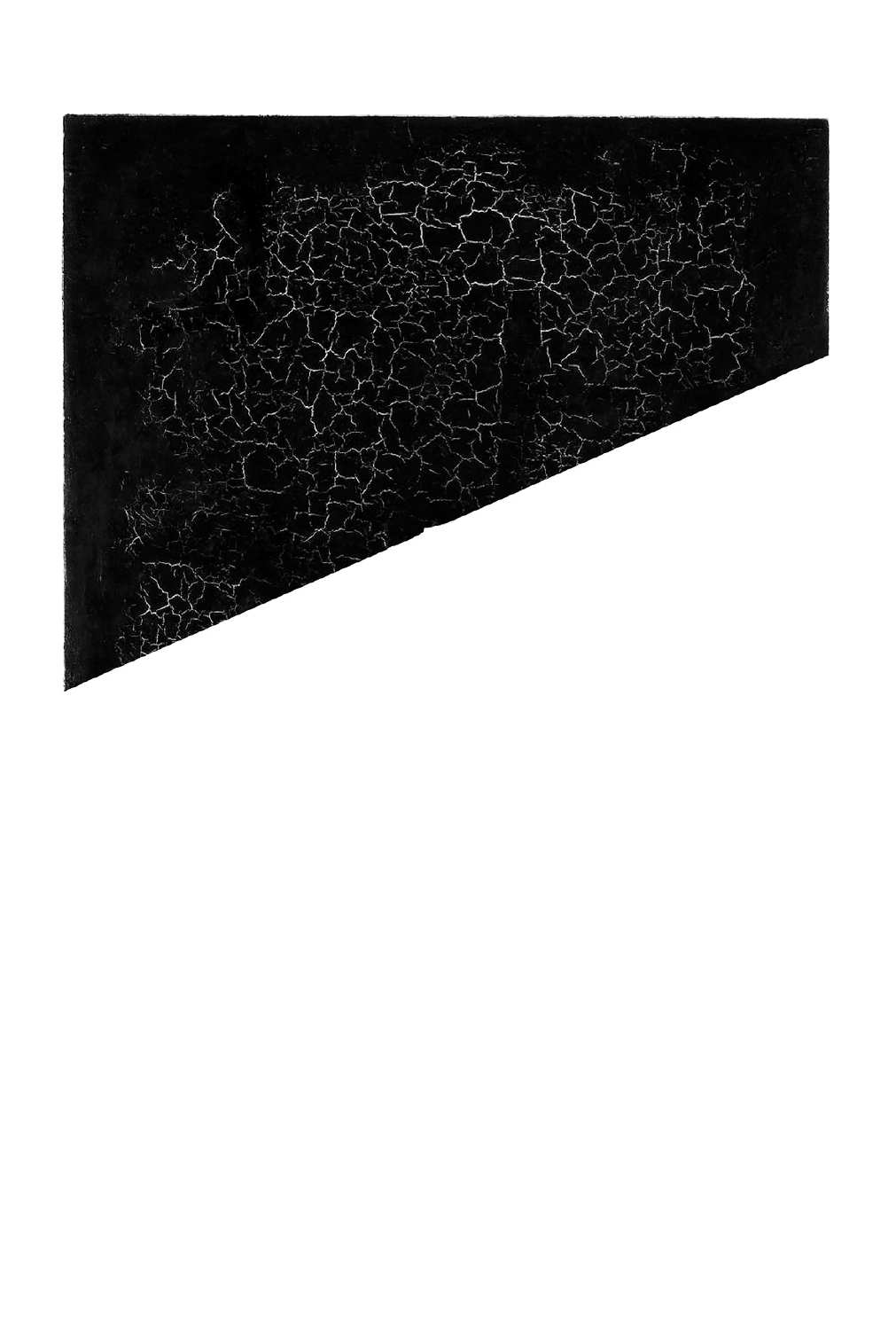# THE POWER OF NOSTALGIA

#### Tanel Rander

#### WHO OWNS MY SUBJECTIVITY<sup>1</sup>?

Last autumn I participated in the conference "Communist Nostalgia" in the University of Glasgow, where, during public discussion, an American lady made a remark like this:

*"It would be really bizarre if East Europeans would be nostalgic like us, for the late 80s and early 90s, I mean grunge music, Kurt Cobain, etc. It would be really, really bizarre!"*.

I felt personally touched, as precisely this era and these keywords played important role in formation of my subjectivity. Nostalgia is rather temporal than spatial kind of longing. Space might denote and embody time, but territory and ownership might come along with it and claim their part of time. For sure, the centres of alternative culture of the 90s are the States and Western Europe. But the development of mass media separated culture from land and made it flow through cables and air. The total sense of culture and its intensive noise in the middle of no man's land appeared as power of nature. They seemed like inexhaustible natural resources, open for anyone, as in socialism there was no property in nature – there was nothing, but tribal order and ancient rules. Piracy played the great role in distributing Western mass culture and this created an interesting link between the East and the West – from one hand, piracy was same natural as hunting, while from the other hand it was theft. For sure, the outbreak of selforganized piracy was the greatest marketing strategy. Maybe this is the reason, why the culture of the 90s has such a natural taste of life – as we all were personally engaged with global culture. But this engagement was followed by the usual process of alienation that is based on the fact that the materials and means of production are owned by someone else. Already in the era of piracy it was clear that "the original" is more authentic than "the copy". The original always seemed to carry the scent of the real – something that existed in the distance, far away from our East European hell. Live concerts that were supposed to be the climax of authenticity always had intoxicating and traumatic effect. Standing by "the source of your identity" as one of the millions lost in the crowd can destroy the magic and glory of singularity. Measuring and distributing the right doses of attachment is what mass culture is about. Especially in Eastern Europe, where the notion of "foreign"

was quite lately understood as "extraterrestrial". Mass culture embodied the geopolitical turn and empowered itself through everlasting contemporaneity – the era, where ideology and history had ceased to exist. A new subjectivity started to sprout everywhere – millions of people with identical desires, millions of new global citizens had emerged. For them globality started from the first border control between the East and the West.

I was one of such subjectivities. To me the 90s meant teenage – the most receptive age of being open to ideology. Music defined my relation with the world outside. Music was like a protective layer that saved me from the brutal reality that I could never identify with. I lived deep inside of my imagination, as teenagers often do. My long hair made me withstand constant harassments that came from everywhere, except my family and few friends. I spent a lot of time watching MTV and playing Nirvana songs on guitar. I used to daydream of Seattle – I imagined the Annelinn block houses into Seattle skyline. For long years I used to fill empty copybooks with my quick and restless drawings – always about my two imagined characters living their lives. One of them was a bearded musician with long hair, grey face and cigarette constantly in his mouth. He had concerts all over the world and got constantly hospitalized because of drug overdoses and suicide attempts. The other guy was a vital businessman with short oily hair and Latino look. He was rich and he got constantly hospitalized because of assassination attempts. I enjoyed inventing company names for him and draw schemes of his businesses. But he wasn't just a one-dimensional, half-criminal East European tycoon. He had links with Edgar Allan Poe's short story *The Business Man* and also with an evil genius Jim Profit, known from an American TV series. But still he related to the local reality around me, at least much more than the suicidal musician. Maybe because his main features were all material – cars, suits, villas, guns. And my society was full of masculinities who pretended to be like him. The musician's identity was directly linked to Kurt Cobain, who had already passed away. Listening to Nirvana coincided with cynical, passive and negative attitude to life. For me Nirvana had nothing to do with original cassettes and CD-s or live concerts. Cobain's suicide seemed like a radical confrontation against this material world. And a radical step towards my imagined world. Heroin addiction was part of rebellion against life and I found it attractive.

My characters were part of one and the same authority that functions through the production of contrast, such as mainstream and alternative, regular and special, material and spiritual. They were like two pills with different color, both covered with the binder of my subjectivity –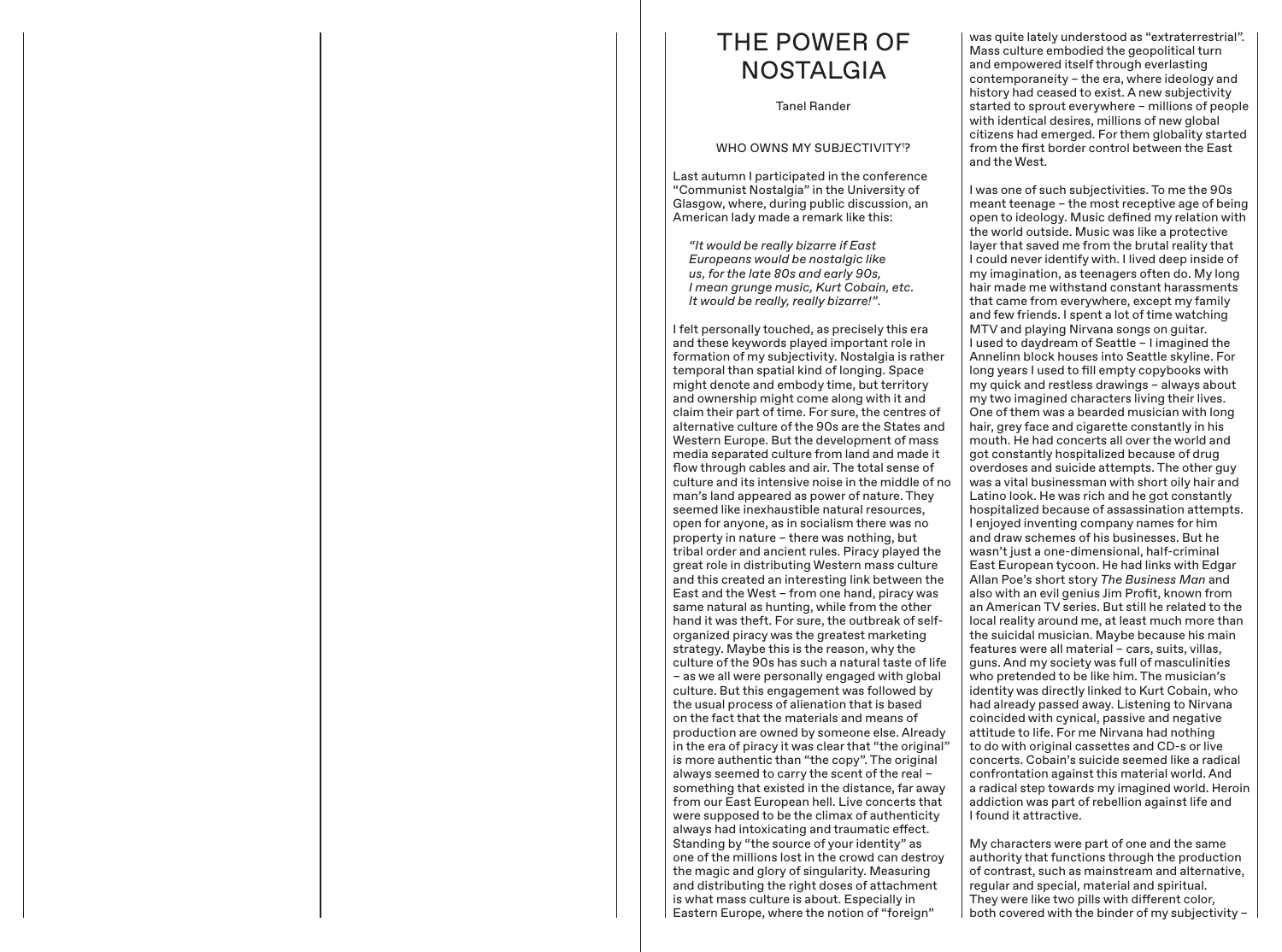something underdeveloped and depreciated. The load of Western mass media was swallowed from space satellites – it designed and shaped human desires and consuming habits already before it was possible to fulfil them. A huge market opened to Western products and giant mass of cheap labor reached the West. The international body business that had started off was like a masquerade of white masks. An East European cannot be happy without being a migrant – this is the only way how a head would meet its body again. Most of my friends in Eastern Europe, who haven't left yet, would run for the West at first chance – for several decades they've been living with such mentality. The tension between centre and periphery is not an adequate way of describing and understanding what is going on inside of millions of us.

## THE ARRIVAL OF CONTEMPORARY ART

The symbolic revolution produced the display of a struggle between communism and capitalism, where victory was given to the latter. Therefore human subjectivity with all its inner spheres became very important. It was the era that existed outside of ideology and history. The concept of contemporaneity was used by power to guarantee its own eternal youth. Contemporaneity means the ability of power to renew itself constantly and never get old. After reaching the East in the early 90s, contemporaneity kicked the stagnant and oppressive matter – red monuments and socialist realism – into the trash bin of history. The centers of contemporary art, funded by George Soros, opened its offices in every newborn East European state. Of course they didn't land on an empty field – in Estonia the dissident avant-garde served as the perfect ground. This avant-garde that lived "an underground life" can be compared to the Estonian government-in-exile that was keeping the state continuity during the occupation. It has also been named as repro-avant-garde, as did Sirje Helme in the text collection *East Art Map* of IRWIN. She named it after Yugoslavian retro-avant-garde – the term that was originally coined by Austrian curator Peter Weibel, who characterized the work of Yugoslavian artists Mladen Stilinović, Kazimir Malevich (Belgrade) and IRWIN like this. Later these artists started to use this term themselves. Here the most significant of these three artists is Kazimir Malevich (Belgrade), who reproduced the *The Last Futurist Exhibition 0.10* in an apartment of Belgrade in 1985. Next year this show took place in gallery SKUC, Ljubljana, being articulated by its curator Marina Grzinić as *"an attempt to (re)create a system of art that has built the institution of contemporary art as we know it today*2. Repro-avant-garde referred to the illegal

status of avant-garde art in Soviet Estonia – artists had no chance to visit the West, so they had no direct contact with Western art and were influenced by it only through art magazines. This is how Estonian artists, living in this isolated piece of land inside of a totalitarian superpower, established their unreflected and fetish-based relation with Western art. This reminds me myself behind the TV in the early 90s.

The guillotine blade that was sharpened by Soros investments cut off the heads of artists, who had established themselves in the socialist system. It was sort of a revenge for the burden of socialist realism – executed in the similar total manner without mercy. As democracy knows no censorship, other ways were found to perform necessary cuts. Serbian art theorist Miško Šuvaković coined the term "Sorosrealism" to re-politicize contemporary art that pretended to have no political sense in the post-ideological era. In his essay *The Ideology of Exhibition: On the Ideologies of Manifesta* (2002) he wrote, how financialization of art enables executing censorship in hidden mode. He also wrote about the emergence of similar artistic subjectivity from very different and sometimes even incomparable cultures.<sup>4</sup> These were the new white subjects, although a bit weird and exotic – all ready to leave their country for any huge Western city, being troubled by their societies that were too underdeveloped to accept contemporary art and too poor to establish an art market. The term "Sorosrealism" was also used by Serbian artist duo Rena Rädle and Vladan Jeremić, who wrote about the role of contemporary art in the process of transformation of Eastern Europe – for the initiation of the transition in Eastern European cultures, contemporary art served a position described as "Soros-Realism"; cultural politics and the agendas they impose are realized through the neoliberal strategies of the free market and with the help of the European totalitarian bureaucratic apparatus; we witness the expansion of consumption and cultural hyper-production, the branding of a region and the processes of gentrification providing ground for future economic investments.3

The first piece of contemporary art I ever saw was Jaan Toomik's *Way to São Paulo* (1994). It was a box with mirror surface, floating on the stream of Emajõgi. Its shape reminded me the edgy and reflective facades of contemporary Western architecture. They way how it opposed to the organic surroundings was very absorbing to me – this mirror box embodied the way how contemporaneity penetrates an environment by hiding itself inside its reflection. When I entered the Estonian Academy of Arts and became the student of Jaan Toomik, the first schoolwork I made was a similar mirror box with an altar built inside of it. This probably reflected my religious

a sweet layer of drugs, money and destruction. Of course these characters were random, but behind them were whole cosmologies that formed the future of teenagers like me in the 90s. Musical taste and subcultural option could affect your hierarchical position in the society, as well as your gender and sexual identity. I always had the feeling that I could become a real (successful, powerful, sexually active) man only if I would forget the band guy and stop listening to music or only listen to what they play in radio – as would do the businessman. But in mass culture such controversies between these role models were taken care of. As the famous song *Loser* of Beck was pointed towards global audience, a local band Agape came out with the song *Grungeman* that was played in local radio so often that all these muscular and aggressive guys who had previously called me "girl" and "trans" could patronize me, saying "now we know you". This is how another subordinated masculinity was recognized in the form of a weirdo. The whole 90s could be characterized by production of weird things – weirdo was taken as symbol of the new desireful system. A weirdo was accepted to the certain extent – as an amusement – and couldn't cross the certain line that was related with authority, gender and sexuality. By crossing that line a weirdo could become "a fag", which is the universal signifier for everything different from the everyday habits of a hegemonic masculinity. But the weirdo was constantly changing and getting new shapes. The losers turned out to be winners and "the weird" became the norm, but "bizarre" was left to those, who couldn't transform or conform. Huge amount of new, universalist white male subjectivity was released above the ruins of society. I was becoming a white East European man, the universal subject and citizen of the world. I confronted the local life and its masculinity with my elitist cultural subjectivity that convinced me and millions of others how special and extraordinary we were. The first relapses were usually faced in border controls, on the way to the West. "Are you trying to find a job in the United States of America?" asks an officer. "Of course not, I came here for nostalgia!" I say. "Have you been in the States previously?" he asks. "In a way yes, I used to listen to...." I start daydreaming, but get interrupted: "There is no record of it. Have you been here illegally?"; "No, no, I have never been here before, at least not geographically, maybe psychogeographically...". In this very moment I realize how the words "psycho" and "geography" fall apart from each other. And so do I – there is head and there is body, there is subjectivity apart from location. The whole Eastern Europe is full of such people. Their head is not where their body is. As if they had been decapitated by a guillotine. But guillotine is the very precondition and instrument of revolution!

### SEPARATING HEADS FROM BODIES

Individualism and singularity are the strategic partners of a guillotine. Even if grunge nostalgia of the 90s would make sense in Eastern Europe, as we witnessed, there is still alienation and injustice, where human head is going in one direction, while body goes in the other. Origin and location decide over us – the geopolitical insects. The American lady in Glasgow probably meant collective, not individual nostalgia, although I cannot imagine any collective grunge nostalgia, especially because popular culture is based on individualism. The only explanation that makes sense here is the ongoing "geopolitical turn" that makes people shut doors in front of the weird, the foreign and the bizarre.

The term "geopolitics" creates an illusion that politicians are able to move mainlands and continents, while they are actually moving and destroying massive amounts of our lives. As location means body, geopolitics means body politics. "East European" means being subject to geopolitics that people may not notice at all. But awareness about it is necessary, when you live in the other side of the Suwałki gap – in the place that's destiny is publicly discussed alongside with nuclear strikes from east or west, that could kill millions. Universal global subject is the white mask that covers these heads that have been separated from their bodies. Mask is the priority, while body is an annoying remainder, like a piece of shit stuck in your shoe. When "the whole world" is talking about geopolitics, one should notice, what is going on with our bodies.

Events after the fall of the Berlin Wall were not the revolution of Eastern Europe although dramatic changes took place in human lives. While too many people lost their jobs, homes or citizenship, their children were happy for new Western candies in shops. The revolutionary events in the Baltics had cultural character and were followed by reforms. There were almost no victims – maybe it was about Soviet life that had made people realize that there is no point to die for politics. The Baltic Way and the Singing Revolution had made people feel their bloodstream united with the whole society. Even guillotine was brought out, as there is no proper revolution without a guillotine. And the heads started to fall – still, those were rather bronze heads, not real ones. The Soviet nomenclature was hiding behind these symbolic ruptures and slightly transformed into national elite that started to demolish the society with the set of reforms, that were the main content of this revolution. The process of permanent reforms that started off in the early 90s is still going on – it can be compared with the concept of permanent revolution. Reforms were taking place even inside of people, as if there is also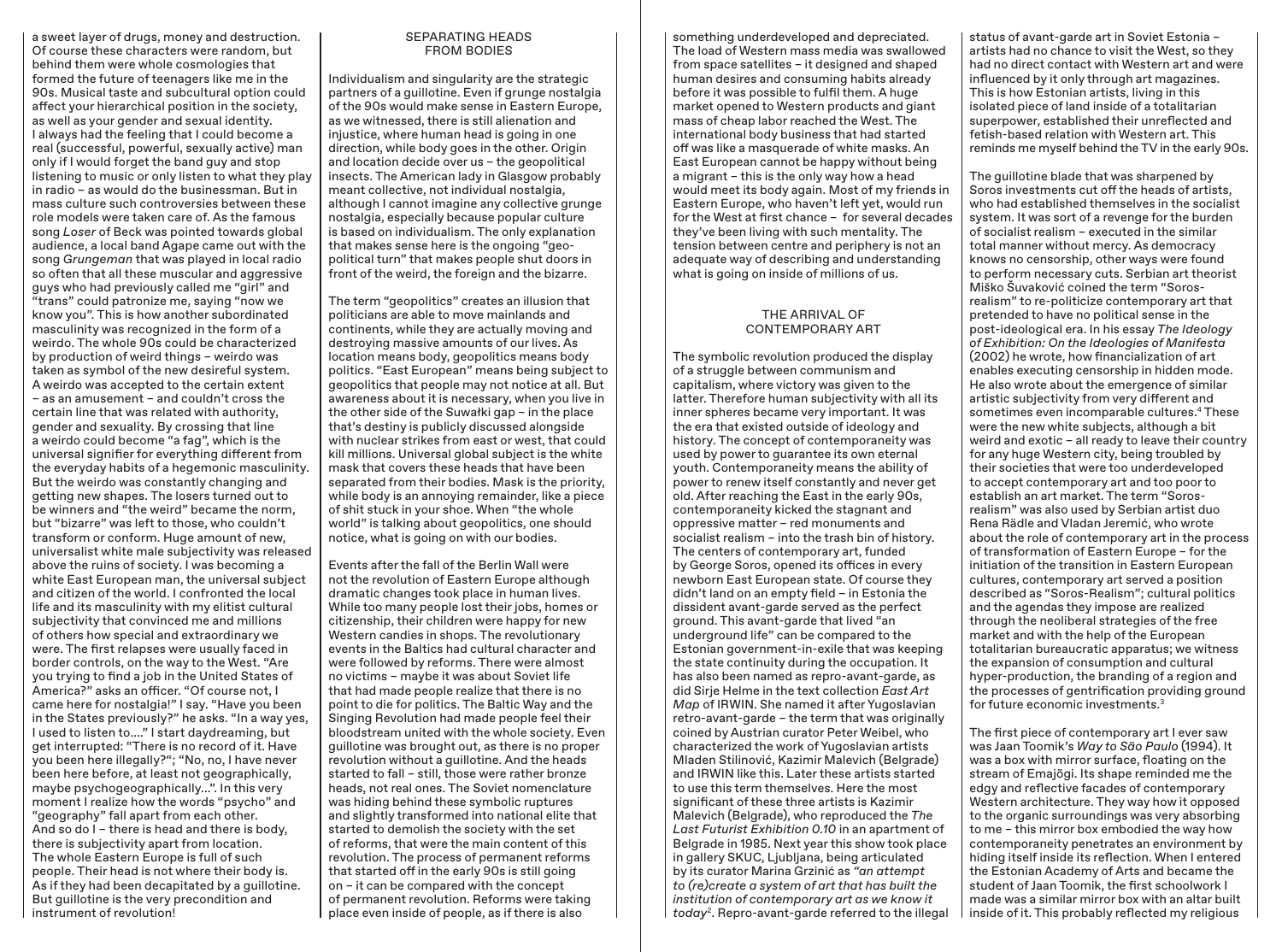linked with patriotism, although nostalgia as such has nothing to do with patriotism. Nobody is tied up to any history of homeland, no one is forced to live through any of such history. Everybody has right for better past and better future that can be built out of nostalgia. Soviet nostalgia is something that I have avoided talking about so far. While my teenage was the 90s, my childhood passed in the Soviet Union. This was the time that I remember as archaic life, nature, soil, plants and animals. I remember dysfunctional civilization that sometimes had to surrender to nature. Radio and television shows used sound clips that seemed to have no author, until I realized it was Kraftwerk. I had thought of it as music that cannot be produced by someone – to me it was the music of state and institution. It reminded me radiation, Raadi airport and polluted water – everything that I could link with dangerous and broken civilization. I don't know if it is possible to be nostalgic about early childhood. Nostalgia always seems to have a bit of betrayal and hormones inside, so it belongs to teenage or adult life. Older generations, who spent their lives in the Soviet Union often speak about stability and secured future (social security and savings included), that got destroyed in the early 90s. Stability is something that too many people are right now longing for, as our hyper-functional civilization has made them dysfunctional. So there is no difference, what kind of Soviet symbol can trigger an emotional outbreak of nostalgia that fades out soon in our hermetic space. Lithuanian Grūtas Park and Hungarian Memento Park are basically graveyards. It wouldn't make it better if we'd take a Lenin and bring it to a city square or gallery – it is better to leave this empty shell and read Lenin's books.

*"Steps to the park. Strolls. Stares boldly the faces of walkers. Like a proper lawful ever. In the evening he goes to the theatre. Finds a good seat. Sits down with a truthful art-loving face. And yawns. Undoubtedly. But still stands the performance of these pharaoh servants until the end."*

This is how the notorious revolutionary Viktor Kingissepp is described by the forgotten Estonian writer Eessaare Aadu in his novel *The Outlaws* (1922—23, all together 1935). This novel speaks of the life of underground revolutionaries during the first republic of Estonia. The works of Eessaare Aadu hold such a subjectivity, such a deviant position that you cannot find elsewhere in Estonian literature. He is not one of these bourgeois geniuses, masters in depicting and describing something. He is the depicted, he is what he describes. He writes from the inside, his text doesn't alienate from its content as his text is the content. Behind the name of Eessaare Adu there was the famous revolutionary Jaan

Anvelt – the man, who leaded the Commune of the Working People of Estonia, and who was one of the organizers of 1924 Estonian coup d'état attempt. His destiny was paradoxical – the bolshevik regime that he was working for killed him in 1937 during the Great Purge. Later he was rehabilitated and in 1962 his monument, a bronze bust by Martin Saks and Uno Tölpus was erected in Tallinn. As one of many red monuments it went under guillotine in the early 90s and currently it is situated at the Museum of Occupations.

Jaan Anvelt gives a good chance to think of the political potential of a red monument. The suffocating depoliticization of nostalgia and aesthetics can't handle the fact that there is an unrecognized writer hidden under the bronze surface. His books can be found from libraries and old book shops. Of course these books are unknown for the mainstream and they don't belong to recommended reading lists of schools. Only the voice of contemporary Estonian writer Aarne Ruben has avoided Eessaare Aadu to be silenced to death – Ruben's articles and long term research have kept this writer in the discourse of local literature. If we compare Eessaare's texts, that were considered to be socialist realism, with socialist realism in arts, there might appear the question of honesty and authenticity in artist positions. Many artists were smart enough to slip themselves through different regimes and ideologies by keeping their hand in such a good position, where it could hold a tricolor or red flag, but most of all – a brush. But there is no doubt that Eessaare Aadu had ony one thing in his hand – a gun. People should be interested how a person like this used to think and write. Also, the books of Eessaare could help to open the local history and genealogy of non-existing leftist thought, with all its hidden patriarchy and will of emancipation. We should recognize the whole Soviet heritage, but prevent fetishizing, nostalgia and new national narratives. Instead, a long intellectual process, similar to self-analysis and decolonization, should be started.

### THE THIRD WAY

In the video *If You Remember, I Always Talked About the Future* (2013) of Slovenian artist Maja Hodoscek a young teenage boy imitates his idol Josip Broz Tito, dressing up like him and making self-made speeches. The huge collective wave of nostalgia that is directed towards the era of Tito's Yugoslavia is called yugonostalgia and also titostalgia. This teenager who was born in the second part of the 90s has never seen any Yugoslavia – just like I had never been to the States, while being a teenager. Still his individual nostalgia is part of the greater whole and the reason for this is related with the fact that he is

relation with capitalism and contemporary art, as the initial task was to build a personal totem.

# THE TIGHTENING SPACE

In 2010 an important piece of art was destroyed in the house of Slovenian parliament – it was the fresco, made by Slavko Pengov in 1958, which depicted the genesis of Slovenian nation and portrayed its key-figures. The renovation works of the parliament house included lowering of the ceiling – this happened to cut off the upper part of the fresco and basically decapitated the Slovenian nation with all their important figures. Someone had justified the destruction with the argument that only 2% of the piece was removed. In 2013 the installation "Off With Their Heads!" was made by Slovenian artists Matija Plevnik and Kaja Avberšek – it was based on the reproduction of the space with the fresco. The entrances to this space were made so low, that one could enter only by a bow or without having a head on shoulders. The installation was followed by Mladen Dolar's essay *Whose is the Head of the People* that discussed over guillotine as the foundation of democracy. As he wrote, the totalitarian regime of Yugoslavia had acted in a traditional manner by hiring the church fresco painter Slavko Pengov to continue his work in a different field. But the contemporary political regime uses a quite different approach that is comparable with a surgical blade – this performs a barely noticeable miniature lobotomy in the name of rationalization that slowly crushes our heads; we are being told that there is no need to worry for our 2% as we still have the other 98%, but they continue to take it from us at every step, presumably for our own welfare and the common.

Therefore one could conclude that the democratic space is constantly decreasing. The whole process of transformation can be characterized by the narrowing of public space, while the privatized space is proliferating. In the West also the space for migrants is constantly decreasing and the territorial struggle for subjectivity might be part of it. Already long ago the neoliberal regime got into economic and representational crisis – now it is hungry for any new difference and any new fetish to pop up. Lately it is becoming normal that socialist realism, the one that once was driven into the trash bin of history, has started to return to art galleries. There are several examples, like *Romantic and Progressive. Stalinist Impressionism in Painting of the Baltic States in the 1940s−1950s* (2016 in Kumu Art Museum, Estonia), curated by Eha Komissarov, and *Heroes We Love* (2015 in UGM, Slovenia), curated by Simona Vidmar and Miško Šuvaković. At one hand, Eastern Europe possesses a written off cultural heritage that can occur as desireful difference within the

Western context. This has been understood and there is international interest that we are already trying to satisfy. From the other hand, enough time has passed to let us understand our insanity in the early 90s, when we destroyed a great deal of our culture, arts and literature. But what is the point to take these red monuments that have been put to death and bring them to gallery space – what kind of meaning would they carry there, except being examples something that has been killed twice? The aim of the Slovenian show *Heroes We Love* was articulated as the attempt to find the art historical and aesthetic value of socialist realism. The curatorial text asked directly, whether this monumental socialist art is capable of creating history − a history of art. But such a question is the second death of these pieces – if the first guillotine cut kicked these works to the trash bin of history, the other cut brings the forgotten corpses out of their context, to a totally misleading environment, where the absence of art historic value is encrypted inside the questions over aesthetics. In addition to aesthetic value, these works are also objects to nostalgia – longing for the past can wake up the metal forms and one could read smile out of a bronze face. But neither neoliberal aesthetics nor nostalgia are the real content of these pieces. Democratic space that has been established out of forgery and theft can only decrease, as any forgery and theft means violent occupation of space. Aesthetics and nostalgia have depoliticizing power in this space – it is the power that expropriates the meaning of an artwork and reduces it to an empty tin can. Then falls the veil of nostalgia and the power of contemporaneity is celebrated again. The demonized socialist realism that Eha Komissarov was using in her project was still much more abstract than the pieces from *Heroes We Love* and this made the revisionist approach possible. She focused on the genealogy of art works – the sources of education and subjectivity of artists. In the same time she committed the act of renaming, using the term "Stalinist impressionism". There is a definition of nostalgia, coined by Michael Kammen, which says that nostalgia is history without guilt. Keeping socialist realism demonized and unreflected is a good ground for kitschy and empty nostalgia to appear.

# THE POWER OF NOSTALGIA

Nostalgia is the way how past lives in present and affects future – its inseminating ground is personal experience and will for a better life. This is also the ground, where individual becomes collective. Nostalgia is real and inevitable. It is a resource that can be used for certain political agendas. So it is possible to neutralize it and lead to an infertile grounds, where it turns into useless kitsch. It can also be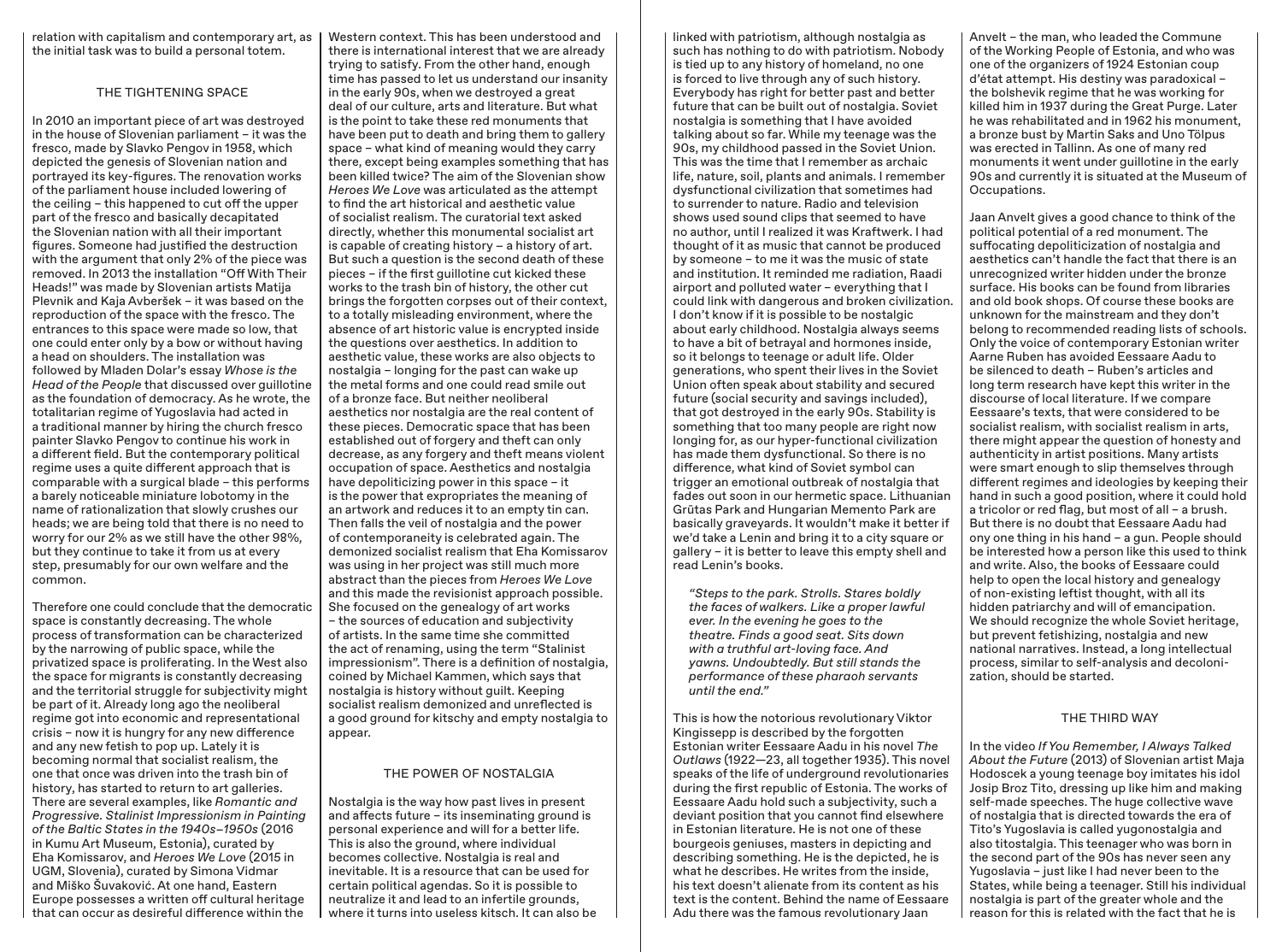# EESSAARE AADU – DEPICTING A SPECIAL STATE OF MIND

Aarne Ruben

From time to time, very paradoxical people with many faces and some masks to spare go down in history. One such paradoxical person was Jaan Anvelt, who used the pen name Eessaare Aadu. One of the aims of this exhibition is to rid Eessaare of the controversial ideological burden that has been forced upon him and to reduce the politician to a simple writer who had something to say to society. On display is the head of Anvelt as Eessaare Aadu – it is part of a bust that, in the 1970s and 1980s, stared at Tallinn's Kompass Square with its stiff stone eyes. As there is a compass drawn on the ground, the square was called Kompass and the surrounding urban region was designated Kompasna during the period of Estonian independence. In Soviet times, the area was mainly known as Maneeži and very old people still remembered the shootout that took place a couple of hundred metres away, on May 1<sup>st</sup> 1922. The shootout broke out when Jaan Kreuks and Johannes Linkhorst, members of the underground who were on their way to watch the workers' procession, were recognised by agents of the Political Police. The two men were cornered – the agile Kreuks managed to escape, but Linkhorst, known inside the party by the nickname Malm, started shooting among the crowds of Narva Highway and was knocked down. These events eventually led to the military tribunal of Viktor Kingissepp, the elimination of the party's old core, and finally to the Blanquist uprising that took place on December 1st 1924. In the March bombing of Tallinn in 1944, the whole area was partially hit and later rebuilt beyond recognition, erasing the streets of Jaama, Riesenkampfi, Hollandi, and Siimeoni in the process. Eventually, a bust of the rehabilitated Jaan Anvelt was set up at Kompasna, along with the flower shop "Kannike". The children of my generation loved to meet up in and outside the flower shop, because of the water that flowed on brightly coloured rocks and the wet statues of sitting frogs.

Moving on to Eessaare Aadu's novel *Linnupriid* (Co-operative Publishing Society of Foreign Workers, Leningrad, 1934-35), it should first be noted that many connections can be drawn between the literary character Maur and the historical figure Malm. Maur is an important member of the underground who has the licence

to seek out others. The underground movement has two kinds of members: those like Papp (Ville) and Kivi, who are allowed to seek out their associates, and then those who must never pay a visit to another member of the organisation – people will come to them instead. Mulk belonged to the latter. He was a semi-legal guy, who worked the factories and held speeches at the Workers' House. As such, he was even more useful to the party, because in an organisation of labourers, people like him were in short supply.

Despite the fact that he has their trust, Maur begins to rat out his comrades once he is held by the *PolPol*. He does not however betray the core of the party and instead, in order to save his family, gives up the handyman of their hideout and a "useless old man". Maur expresses the other side of the author's inner voice: he is a Judas, but at the same time he still displays his class consciousness when he visits the prostitute Minni and sees how women sell their bodies in the conditions of the bourgeoisie society. A woman is a garden of joy and a source of happiness for the bourgeoisie, who have shared all the bigger profits among themselves at state-level and orchestrate a mock "struggle" between their own bourgeoisie parties to demonstrate how the funds are being allocated for various purposes. Some of the sinful girls are their nightly slaves, who long for the passion and money that the capitalists might have left from all the drinking and cardplaying. The other harlots are inseparable parts of the capitalists' foul economy, all at once serving as the pharaohs' nursemaids, kitchen girls and whores. Maur rips up the dirty money that Minni has earned, but replaces it with a bigger banknote, which he places on her dressing table. The paradox is that Maur forgets his own money is not clean either, but was received for giving up his brothers of the working class. Even though the blood that was spilled belonged to a simple handyman and an old man, it is still the red blood of the oppressed class, in the name of which many weary hands have waved the red flag. In the film *Lindpriid*, a ballad written by Hando Runnel and performed by Liis Bender conveys how treachery tends to have very innocent

origins (1971):

*And so have I wandered, betrayed my brothers, as well as myself and sold out their beautiful ideals, given all of them up, all the children of the dismal slum! Heroism, be it wise or senseless, is not found in everyone! I am a meek outsider among brothers.*

Maur has lost his way and side by side the novel tells the story of miss Meeri Ilmari, a young doctor who is still looking for herself. She treats

standing on the ground that Tito used to fertilize long time ago. Titostalgia could be compared with the cult of Stalin that has emerged in Russia, but it doesn't make sense! The difference between Stalin and Tito is huge, same as the difference between living in the ex-Soviet Union and the ex-Yugoslavia. The Soviet Union was an example of global coloniality to function through its worst alternatives and opposites. Still, the ground for the Soviet Union emerged from such a poor condition that despite these millions of dead bodies the Union was still considered as emancipation. The indescribable violence brought modernity to the heart of darkness, where only wolves were howling. But Yugoslavia – lucky enough to possess a small territory in good geographic location – chose a different way, the Third Way. It turned its back to the East and the West and their global opposition. Like this Yugoslavia was the example of non-colonial Europe. The Non-Aligned Movement that was established in Belgrade in 1961 was one of the main pillars of the worldwide decolonial turn. The Non-Aligned Movement established non-colonial relations between its members and confronted the Cold War opposition of two great powers that manipulated with the rest of the world. Slovenian curator Bojana Piškur has written that the NAM enabled to decolonized states to find an independent place inside the modernity, without being colonized. She referred to Achille Mbembe, who has said that it is important not only to generate one's own cultural forms, institutions etc., but also to translate, fragment and disrupt realities and imaginaries originating elsewhere, and in the process place those forms in the service of one's own making. We in the Baltics should do the same – to create a relation with decolonial world in the present and in the past, avoiding positions of a researcher or tourist, and to make our own place and subject within this world.

- 1 Subjectivity is the way how somebody operates with his/her knowledge, feelings, needs and possibilities.
- 2 Marina Grzini ć. Dispatch From Ljubljana. ARTMargins [online]. 30 January 2002. http://www.artmargins.com/ index.php/about-artmargins/guidelines?id=345:dispatchfrom-ljubljana
- 3 Miško Šuvakovi ć. The Ideology Of Exhibition: On The Ideologies Of Manifesta. PlatformaSCCA, No. 3, Januar 2002. http://www.ljudmila.org/scca/platforma3/ suvakoviceng.htm
- 4 Rena Rädle & Vladan Jeremić. Psychogeographical Research. Belgrad, 2007. http://raedle-jeremic.net/raedlejeremic-archive-2014/psychogeo/psychogeography.pdf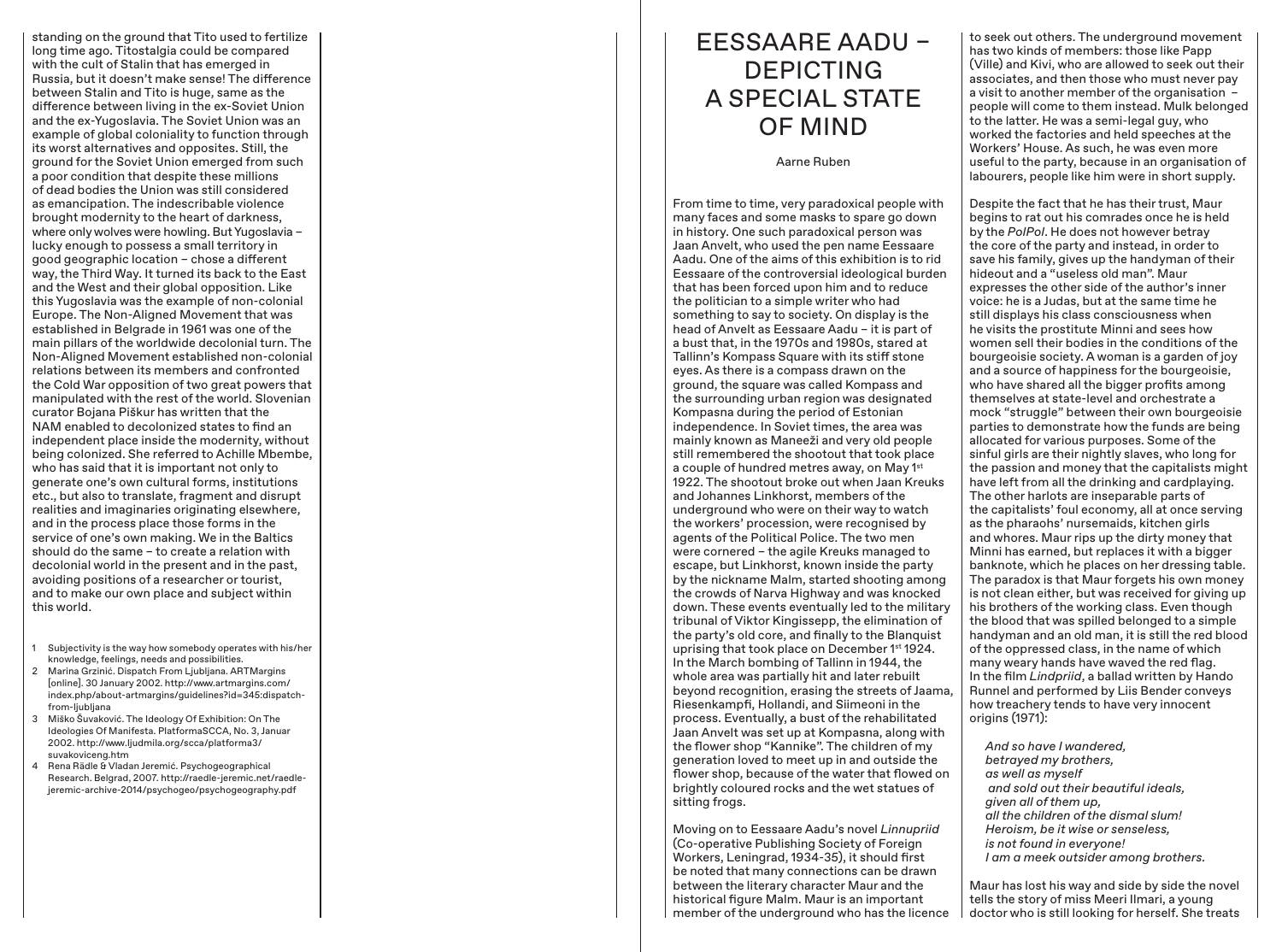character as precisely as possible, to examine them from the inside." Eessaare Aadu makes use of similar techniques in his short stories as well.

First of all, it should be noted that Estonian Bolsheviks were politically extremely naive. Anvelt and Kingissepp were indeed well versed in the theory and had read the works of nearly all the authors that a serious revolutionary erudite of their time could have read: Kautsky, Bakunin, Bebel, Bernstein, Plekhanov; not to mention the works of Marx, Engels and Lenin. Their intellectual equal was Rudolf Vakmann ("Ralf"), depicted in the novel as Kivi, who "yet again is writing some paper". However, the Bolsheviks' agrarian programme for Estonia had the naviety to propagate collective action in socialist manorial estates without challenging the territorial integrity of these feudalistic estates. This showed that the revolutionary intelligentsia was completely out of touch with their own people. The Estonian soul had a desire for land and did not join the Bolshevik cause. For this, the Estonian Red Guard took revenge on their countrymen with the Red Terror in the early winter of 1917. In addition, in December 1918, the Estonian Workers' Commune executed a hundred people in Narva at a septage waste site. The international, borderless workers' state did not work out either. At the beginning of January 1918, a congress of the Estonian military proposed that Estonia should be declared an independent socialist republic, ruling out a unification with Russia. The soldiers' proposal was also consistent with Gustav Suits's idea of a social democratic workers' republic. Anvelt and Kingissepp however did not agree to this. In January 1918, Anvelt, as the representative of the Estonian soviet, visited the government of the Russian soviet state to speak to People's Commissar of Nationalities' Affairs Joseph Stalin. Stalin had been informed of the decision of the congress and, keeping mind that the Estonian military had taken up arms, he proposed to Anvelt that Estonia should in fact be declared a Soviet Republic. The Estonian explained that their country could not survive without goods and transit from Russia, to which Stalin responded with these famous words: "So you do not wish to be independent?" Anvelt's opinion was a completely inaccurate reflection of the national mood in Estonia: Estonians wanted to have their own patches of land and likewise to govern their own country.

The Estonian Constituent Assembly elections were held in January 1919. In Saaremaa, for example, the Estonian Social Democratic Workers Party, who made it into Estonia's first government, received 200 times as many votes as the socialist revolutionaries, who were even more to the left of centre. This prompted the anger of Viktor Kingissepp: "In Saaremaa, the Socialist Revolutionary Party – the only party

who did not have the blood of local workers on their hands – received 134 votes, while the butchers received 27 000!"2 The small scale and insignificance of Bolshevism when compared to the will of the majority of people is also evident in the events that took place in Tallinn Town Hall Square on December 18th 1918, when around a hundred people, mainly from the Dvigatel factory, held a protest. They demanded that the British warships leave, that martial law be lifted, and that the bourgeoisie government step down. At the end of Dunkri street, the protesters clashed with the Estonian Defense League, an organisation that had been created exactly for the purpose of preventing Russian soldiers from looting. The Central Committee of the Estonian Communist Party, whose representatives Kingissepp, Vakmann and Vennikas were also attending the protest, had called all the workers in Tallinn out on strike, but out of the tens of thousands of workers in the capital, only a hundred took part. After members of the Defense League were shot at, the commander-in-chief of the Estonian military major general Ernst Põdder issued a daily order that forbid having meetings, holding speeches, and driving automobiles without permission in the streets, and imposed a curfew. "I will give an order to open fire on anyone who does not comply with these regulations. All violators will be sent before a military tribunal, which must come to a decision on the same day."3 These draconian decisions of the Estonian government are understandable. Estonia was at war with the largest country in the world and did not have any allies, the only support being the firepower of the British naval artillery. Only 2200 men had thus far been sent to the front, including some student-soldiers who went straight from their school desks to fight against the cut-throat Red Latvian Riflemen. At the same time, there were attempts at subversion in the Estonian capital, where agitators claimed that the country is not being attacked by a foreign country, but instead by workers and peasants. "This war is our own doing," was their message. The self-sacrifice and example of the Tartu schoolboys was so great that it inspired everyone, but also forced the neighbour in the east to pay more money to the

subverters.

In this situation, declaring martial law was vital. This decision has been appraised positively by judicial experts, for example in Konstantin Trakmann's article "Kaitseseisukord" in the journal Õigus 1'1930, p. 1–18. If during the Estonian War of Independence or afterwards any matter concerning the system of government, for example, the removal of a Bolshevik commissar from local government, would have gone to the courts, then without martial law the case would have been appealed from the circuit court and it would have been necessary to await the decision of the Supreme Court.

the brains of capitalists and learns that this class of people is devoted to spending money on cars, jewellery, clothes, and drinking in the back rooms of pubs. The eyes of the pharaohs are swollen from all the boozing, as the profits and concessions of the parliament are guaranteed to those who are in charge of the political system. This blasphemous kind of person has sunk so low that their intellect permits them to do little more than play with a puppy. At the same time, the people who actually do some work – and through this are responsible for the creation of new value - display intelligence and reason. As Meeri reads out the newspaper's backpages to his bedridden cousin Papp, who is a member of the underground, it becomes apparent that there is after all a bright side to this ugly world, consisting of a new hit film, a theatre play, a much-discussed new novel by some author, and a foreign prince who visited our country. The poet Vidrik Virbus, who is hopelessly in love with Meeri and strives after the elation of mankind, is another representative of this empty but pleasant perspective. Meeri Ilmar, however, sees what life is truly about when she finds herself next to a drunken potter who is sleeping in the gutter. Similarly to Maur, who wanted to save Minni, Meeri tries to help the smelly potter because the man finds himself in this awful situation due to his lack of class consciousness. With the help of a driver, she drags the tottering potter home, but is greeted, paradoxically, by a hostile member of the same working class. The angry wife snaps at her: "Does the streetwalker have no shame, that she dares to accompany him back to our apartment?"1

What is the solution to this serious conflict, which is troubling both Maur and Meeri? Heinrich Ville has provided an answer that is quite short and seems incomplete to the reader of today: "In the future, the social instinct will be several thousand times greater than now. Society will then truly become a single entity. The joys and concerns of the general public will be shared by the individual a lot more than now, when there is a tendency for people to push themselves to the fore. (p. 69). Marxism is teleological and instills in us that man is not yet ready, that man is moving towards a certain destination in history when he will be ready once and for all. It is here that the Marxists' thinking is incomplete. If the proletariat should one day rise up and take over the railways, enterprises, companies, workshops, factories, ships, and everything else, then it is not certain at all that they would share enough of the benefits with their brothers in blood. In this case, agreements would be made that would restrict the less profitable industries; however, the entrepreneurs whose profits are smaller – the former workers – would still limit their employees' wages in order to increase profits and to catch up to their competitors. Thus the revolution would change nothing, except for the

fact that blood would be spilled and the former workers would become capitalists.

The Bolsheviks of the early 1920s were not asked these questions. The people who attended the meetings of the so-called Working People's Alliance were captivated by slogans: "Bring down the bourgeoisie butchers!" "Overthrow the white bloodhounds!" "Long live the world revolution!" Workers are specialists, but they carry out specific tasks in their own fields. They do not deal in abstractions and to them, slogans are absolute. "Fleshy bourgeoisie bodies", "butchers and leeches living off the suffering of the world's workers", "the skeleton, a symbol of the bourgeoisie order" – these are phrases from a speech held in the Workers' Basement in Vladimir Karassev-Orgussaare's film *Lindpriid*. Yes, that film is a work of art, but people really did talk like that.

For a worker to start following a political agenda, there needs to be an educated agitator who has read up on theory and who has a wider knowledge of the humanities than the proletarian. The tsar's officials were right to say that if the spectacled intellectuals are taken away, then the workers will never start a revolution. During the years of the First World War, only a handful of people belonged to the ultra-left intelligentsia: Jaan Anvelt, August Kastra, Hans Pöögelmann, Viktor Kingissepp, Artur Vallner, Jakob Palvadre, Voldemar Vöölmann and Nikolai Janson. The whole educated revolutionary circle comprised of these eight men, because they had attended university in Saint Petersburg or the theological seminar in Riga and perhaps had worked as journalists in Estonia or America. None of them came from a proletarian background and they were familiar with the struggles of the working class only from their books. If we take a closer look at Jaan Anvelt, then it becomes apparent that history has not at all forgotten him. There are plenty of accounts from his contemporaries of Anvelt's character: of his capacity for work, temperance, taciturn nature, and devoted seriousness. Anvelt's political career was a complete failure, but in *Linnupriid*, he has left behind something that has and will keep exciting future generations.

Besides *Linnupriid*, Eessaare Aadu was also a short story writer. The publishing house Mõte printed his collection *Räästa-alused* in 1916 as well as *Alasti* in 1917. These are realist stories that depict the struggles of common people. In the afterword of the 1984 anniversary edition, Pärt Lias wrote: "A favourite technique of Eessaare Aadu's is to place a character in a situation where their condition is different from usual (Papp's illness) or their activities are disrupted (Kill's escape). This technique allows the author to open up the inner world of his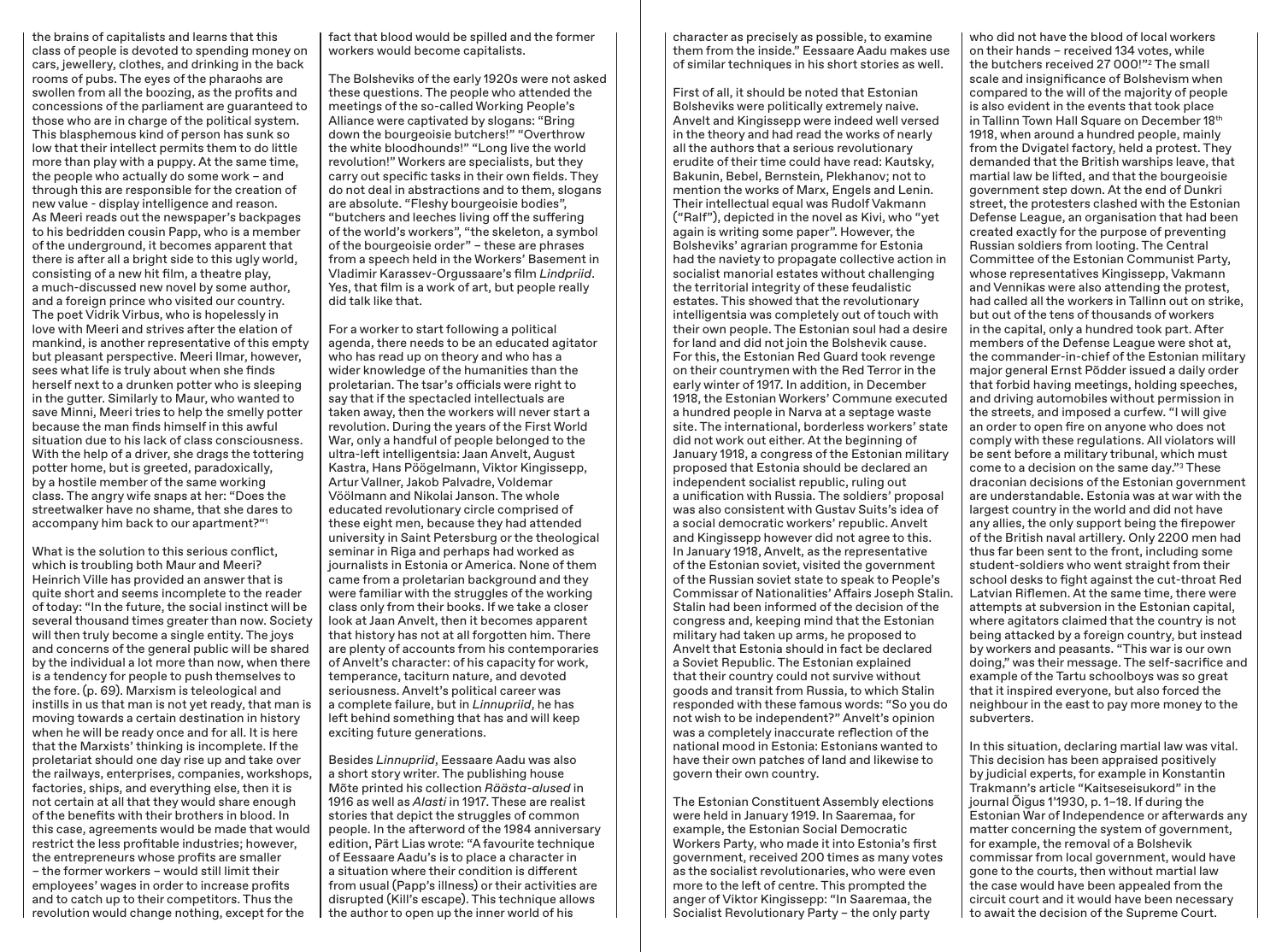because "the same woman... quickly turned the other way when she saw Vidrik Virbus from the corner of her eye". Meeri has begun to avoid Vidrik, even though she used to tolerate his flattering compliments, as is appropriate for a woman of her class.

The sea is Virbus's elemental force, and the novel also ends by the sea, when members of the underground and Meeri arrive at Virbus's summerhouse. In chapter three, the poet is standing near his summerhouse and water sprinkles on his chest, it cools the chest that smoulders with his love for miss Ilmari and invigorates the life that burns his chest. In creating a Tuglas-like sea poet, Eessaare Aadu may have had a direct influence:

Let us take a look at other similar texts.

*The lady in white captivated me, she is a fairy tale like you, a homely dream like you, oh, my beloved murmuring sea.*

(Henrik Visnapuu, "Amores", August 11th 1917).

*Sand and dust, the sea's gusts, hands and knees and necks all raw. The wind's soft kisses are not lost on us, the blazing Sun, burn once more!*

(Henrik Visnapuu, "Jumalaga, Ene!", 1918).

Vidrik Virbus loves Meeri Ilmar also because she has a different kind of beauty – she does not have a happy-go-lucky walk or drawn eyebrows and her views cannot be bought off. The doctor is a natural and free woman. Vidrik is engaged in his struggle among the high cliffs, but Meeri has to help him build a better moment on the ruins of a Stone Age past. This kind of sentimentalism and talk of brotherhood that is expressed by Anvelt's characters (i.e. by the author himself) was examined by Voldemar Vöölmann in his 1928 brochure "Anvelt and other leading forces of the ECP", where Vöölmann lashes out at Anvelt: "He spreads propaganda about 'divine brotherhood', yet at the same time fights on the side of the Estonian cadets." Vöölmann was a Fontannik (a member of an oppositional group of communists named after the Fontanka River in St Petersburg) and wrote the article on Anvelt when the December uprising had already failed and the Estonian soviet organisations in Leningrad had taken a close look at Anvelt's past.9

Eessaare Aadu is saying that Virbus has some faint idea about the future too, but in order to get closer to it, he needs to get his hands on a committed woman and reap the benefits of her curves and her warmth. If Papp is the one who is keeping up the fight with the materialistic

herd and spraying gunfire at policemen, then Virbus's place is on the high cliff, in the so-called ivory tower. This is the viewpoint of an abstract humanist, which can sometimes be found in literary socialist realism.

There is another aspect as to why the sea is the symbolic archetype of this novel. This becomes evident in the last ten pages. Meeri Ilmar is walking next to Papp and their shoulders touch for a moment. Meeri is as enticing as the sea. Papp, however, is marching on the front-line of class war and there can be no personal fulfilment in this position. A fighting person is like a drop of water in the sea, a blob among blobs who pushes aside all the old and bad along with the other drops of water; capitalism is cast aside until society arrives at a place that is for everybody – a Bolshevik version of the City upon a Hill (p. 149). Papp cannot allow himself to have this outstanding woman because, after all, death awaits all revolutionaries and that is his salvation – death and being remembered. As the song goes: "We will never forget the deaths of those; who gave their life for the cause; because our victorious chant will make; their names honoured by millions of people!"

The last part of the novel was published in the newspaper *Tööline* on March 25th 1923. After the publication of this edition, the authorities seised the newspaper's offices on suspicion of a political crime. For this reason, the story stops where Papp and Meeri are perhaps about to approach Virbus. Attention turns to the sea, where waves are monotonously breaking on the shore. It is doubtful whether anything more was supposed to happen at all. The author has said everything he had to say and a congress has convened at "the summerhouse of Vidrik Virbus, the most well-known writer among the pharaohs". But then again: Kill is feeling guilty and is organising a new secret print shop for the party. This turns out to be impossible: Kill wants to get back to work after Illi's death, but does not truly realise that the underground has excluded him from their activities. Something else is on Kill's mind as well: "All of a sudden Kill thought that he saw Meeri Ilmar on Vidrik Virbus's arm on the balcony of the summerhouse." He is not surprised: the most famous writer of the pharaoh-class has invested a lot in winning the favour of his darling. However, by October 18<sup>th</sup> 1920, Meeri Ilmar has resolutely moved on from his forceful and relentless admirer, and never again vied for his attention. If Eessaare Aadu was indeed forced to cut his novel short, then there may have been a few more chapters in the works – perhaps, for example, about how the underground fighters convince Meeri Ilmar to play some kind of temporary game with the gentleman writer. The doctor is participating in the underground's subversive activities for a second time, she is a recidivist. There is no way back to an ordinary life.

When in *Linnupriid* the Minister of the Interior says, "Our laws are from Russia", he is quite right. This instance of martial law was borrowed from the 1916 Complete Collection of Laws of the Russian Empire, from the "Law of Order and Security". In the tense situation at the start of the Estonian War of Independence, there was little opportunity to immediately replace Russian laws, and this law was eventually replaced at a calmer point in time, in 1930.

The Estonian Communist Party was an armed organisation, they used weapons of war against the government of the republic and its representatives. They did this at a time when young Estonians were continually perishing on the fronts of the War of Independence. The Bolshevik leadership and their network in Tallinn (the one in Tartu less so) received constant funding from across the border. The top Bolsheviks like Kingissepp lived like noblemen. There was so much money going around that members even asked to be paid for delivering routine underground correspondence. Jaan Tomp was a communist who was just aching to bludgeon the "bloodhounds" with his Mauser, but trying someone like him in a civil court would have meant that he could have taken his case all the way to the Supreme Court and won time for his organisation, which would have only grown stronger from such a weak blow anyway. Why did the government take the strategic decision to execute Kingissepp as soon as he was caught on May 1<sup>st</sup> 1922? As it is written in the martial law: "offences against the state, high treason, armed resistance". His leadership of a secret association whose goal was to topple the rule of law in the Republic of Estonia meant that he was brought before an emergency court – a military tribunal. A court of this kind heard the case according to the laws of war.4 The secret society in question did not hesitate to use radical methods either. For instance, on December 1st 1924, Anvelt ordered his hitmen to go to Kaarli Boulevard and throw a grenade through the window of Minister of Interior Karl Einbund, whose small children were sleeping in the same room.5 It is apparent that the communist leaders did not hesitate for a second about sending their little countrymen to their deaths – why then should the state have pampered these criminals who were organised against the government? Or as police chief Tent, the character in *Linnupriid*, put it: "Shouldn't you keep a tight rein on a bucking horse?"

These years saw the emergence of a kind of social eugenics, in the way which the novel's educated communists cursed "the fancy writers whose works featured a mixture of the lingering smell of corpses, toothless tripe about humanity, and perpetually uninhibited women.". In 1920, Viktor Kingissepp quoted from Vares-Barbarus's poetry collection *Inimene ja sfinks*: "The men

brawl, women are half-naked / the clinks and the frothing vodka / a beastly passion unleashed. / I sink my teeth in... still hear a groan / writhing bodies, their lust at large." The "oranges and cognacs, silks, velvets, and perfumes" that could be seen through the windows of the bourgeoisie restaurant Kuld Lõvi irritated Viktor Kingissepp.6

Otto Rästas has specified when exactly the odes to frothy vodkas were written: "Who took notice of life in Tallinn and Tartu in the years 1920-1921 will know that these were the years when the nouveau riche hit the bottle. Literature mirrored this expression of life. During the so-called "war of independence" years Estonia already saw the emergence of this special erotica and the art of inciting debauchery. Under, Visnapuu, Barbarus and others sang of lust, their poems were devoted to desires. The "frothy vodka" that Under sang of, the "leering eyes" that the social democrat Ast wrote about – these were the Canticles of the nouveau riche..."7 On December 23rd 1918, *Päevaleht* wrote that when German troops occupied the country and communist political activity became dangerous, Johannes Semper turned to poetry and Hans Kruus, another member of the intelligentsia, withdrew completely.

An intellectual like Vidrik Virbus would obviously "refuse to bury his head in the mood of intoxicating patriotism for the duration of the Great War", as Johannes Semper proclaimed in the 1921 anthology of the Tarapita movement. Both the Bolsheviks and the spontaneously left-wing poets now had a dislike of the social democrats who were members of the war cabinets in Europe because they indeed had buried their heads in this "intoxicating mood" and thus were precisely those who were responsible for the deaths of millions. In place of this, Anatole France, Henri Barbusse, Selma Lagerlöf and others created Clarté, a group of intellectuals who wave the flag for "the high ideals of humanity".<sup>8</sup> In Virbus's view, it is humanity that will support dr Meeri Ilmar in her return from prison as a person who will no longer be susceptible to germs of dreaded ideas and will be welcomed back by her former circle of friends. The reader meets Vidrik Virbus already in chapter three, right after the author has introduced us to Papp, Kill, and Illi. The poet stands above the materialistic herd and is on a high cliff, looking at the sea. He wants to protect Meeri from all the evil in the world and hopes to lie with her. He even wants her to bear him a child. He is calling her towards beauty and goodness, away from the hunchbacked slaves. Vidrik is having this grand discussion with his sea even though, at that very moment, the woman he cherishes "is dressed like a kitchen girl, wearing a white shawl and a simple blouse". Vidrik is clinging more and more to a relationship that he is not even interpreting correctly,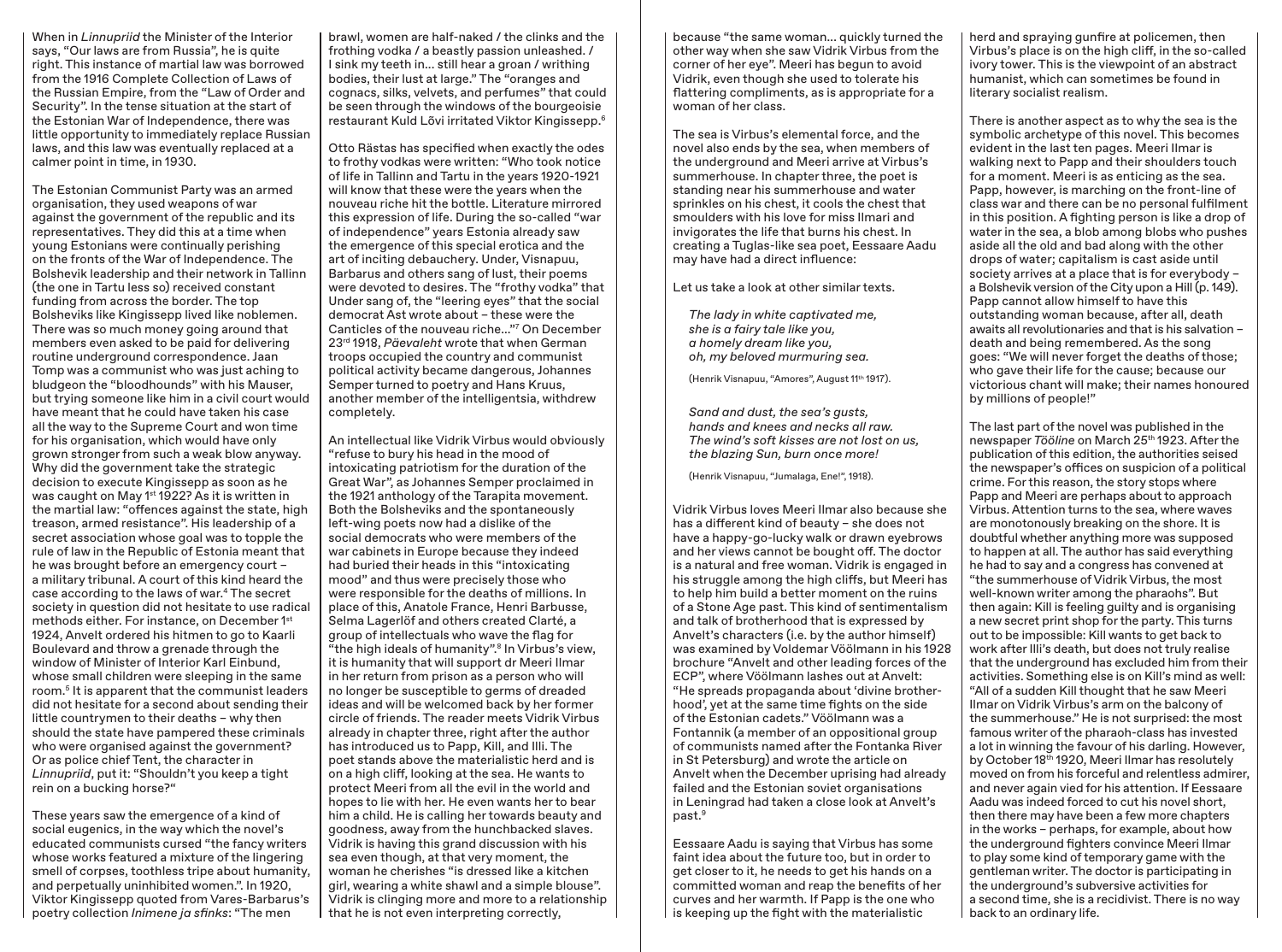multilayered "The Tell-Tale Heart". The way it is multifaceted and plays around with streams of consciousness and narrative voices places it next to Proust's *In Search of Lost Time*, Joyce's *Ulysses* and Faulkner's *The Sound and the Fury*. It is a novel in which there is always something new to explore. The biggest pitfall for a reader of *Linnupriid* is to start believing in its political message and associate it with "the suffering of the working people under the bourgeoisie" or with left-wing ideas. By the way, the name of Eessaare Aadu stayed forever in the early 1920s. Anvelt had a story about the name's origin: Eessaare Aadu's real name was Siim Selle and he was killed in a shootout with the border guard. All his "stories were found in his legacy".<sup>13</sup> This was a note to the police: Eessaare is dead and there is no use trying to find him. The politician Anvelt died in an interrogation cell in Lubyanka, on December 11th 1937. According to a well known story, he was killed when an investigator hit him with an ashtray. He, a former member of the Control Commission at Comintern, was being interrogated about the "Estonian case". The time from his arrest to his death was two days $14$ , which was remarkably quick. Anvelt will have probably remembered Stalin's famous words: "So you do not wish to be independent?" And thus he became one of the few historical figures who found out explicitly in their final moments: in all his struggles, something was wrong all along. Aarne Ruben

- 2 Kingissepp, Viktor 1920. Iseseisvuse ikke all. Kommunistlise partei Eestimaa keskkomitee, p. 98.
- 3 Waba Maa, December 18th 1918, p. 1.
- 4 Trakmann, Nikolai 1930. Kaitseseisukord. Õigus 1'1930, p. 1–18, p. 12.
- 5 For more, see the article "Tulime Eedi poolt, et tõsiselt korteri üle rääkida..." 1924 ja Anvelti saaga. Toomas Hiio (Editor). Mäss. Detsembrimäss / Aprillimäss, p. 78−101. Eetriüksus.
- 6 Kingissepp 1920, p. 94-95.
- 7 Rästas, Otto 1961. Põrandaalused. Tallinn, EKP Keskkomitee Partei Ajaloo Instituut, p. 129.
- 8 Tarapita manifest. Tarapita anthology 2. Tallinn, 1921.
- 9 Вельман, Вольдемар. Анвельт и другие руководящие силы КПЭ. Москва, 1929, c 1.
- 10 Beauvoir, Simone de 1997. *The Second Sex*. Vagabund, p. 357.
- 11 Tuglas, Friedebert 1909. Vilkuv tuli. Noor-Eesti III. Tartu, Noor-Eesti Kirjastus, p. 199–200.
- 12 Gilbert, Sandra, Gubar, Susan 2000. The Madwoman in the Attic: The Woman Writer and the Nineteenth-Century Literary Imagination. New Haven / London, p 30.
- 13 Välgu valgel. Tallinna Töölise lisaleht, February 6th 1922.
- 14 ERAF.9461.1.3. Anvelt, Jaan Jaani poeg;, p. 89–94.

Police chief Tent, who once wined and dined with Vidrik, makes a reference to the philosopher Otto Weininger. According to the chief's rather cynical view, a woman is indeed ruthless enough to toy with a man who is hopelessly clinging to her. These kind of women, however, will never mix up true love and some light flirtation. "There is no bigger fanatic than a woman. A woman is ready to gouge her opponent's wounds with a muddy stick, every day." It is as if the author is saying that Meeri Ilmar did not join the underground movement simply for their ideas. "In the face of it all, Meeri Ilmar carried on being a woman, the kind of woman who no doubt attracts attention from others. Papp quickened his pace, as if he was trying to flee from this enchanting feeling." (p. 159) When Meeri and Papp pretend that they are workers living in the countryside, they brush against each other on a forest path. Papp then imagines that Meeri Ilmar is not only looking for support, but also expects him to finally grab her and take her. Police chief Tent's discoveries about women are nothing new. Others also knew of the woman's submissiveness in developing her own tastes, for example, Simone de Beauvoir wrote in her treatise *The Second Sex*: "The emotions of a wife who is fond of her husband tend to be based on his emotions... if the wife is hostile towards her husband, then the situation is different."10 In Anvelt's view, the purity of women was an integral part of a pure society: to him, a prostitute is an extension of the bourgeoisie state, because she satisfies the desires of the men who can then carry on oppressing the workers with added vigour. A bourgeoisie poet, however, lives off his masters and stands idly by their thrones when the cracks of the whips are heard and the sons and daughters of the labourers are carried out feet first from the basements of *PolPol*. The author's perspective on fallen women was influenced by his short career as a lawyer and is also a reflection of the inescapable realities of the society of his time. Meeri Ilmar had attended women's courses, but even her secondary education was already more than enough to make sure he was socially out of place. Ordinary women like the farm girl Illi expressed naive thoughts, such as the possibility of there being little communist calves in the future. A woman with a secondary education is not put in charge of safehouses or delivering letters because the underground has other members who are more suitable to these tasks.

> THE POWER OF NOSTALGIA. This publication accompanies an exhibition by Tanel Rander "Third Way" in Tallinn City Gallery 12 Aug – 11 Sept 2016. Texts: Tanel Rander, Aarne Ruben. Translation: Tanel Rander, Priit Silm. Front cover: Tanel Rander. Must ruut. 2016. Graphic design: Inderk Sirkel & Jan Tomson. Printed by Printall. Print run: 500 . Thank you: Eesti Kultuurkapital

Eessaare Aadu is not the only Estonian writer to depict how a seductive woman figuratively "devours" her concubine. A man stood before a woman like "a prey before a lioness" in Tuglas's "Vilkuv tuli", where Eva uses her exotic beauty to win over Fabian, "like a cat on a prowl, listening to his breathing".11 If police chief Tent made the more exotic comparison between a woman and a spider, then Tuglas's Fabian opts for a more common analogy (the cat). "Men's fears

of women's independence go exactly as far as they did in every childhood that was dominated by the mother. Traditionally, patriarchal texts suggest that every angelically selfless Snow White is chased by an evil stepmother, that every submissive wife forms a sacred part of a homely atmosphere: in every wholesome portrait of a submissive wife is a little bit of mischievousness that William Blake called the "Female Will", as Susan Gubar and Sandra Gilbert wrote in their seminal work of second-wave feminism *The Madwoman in the Attic* (1979). "[The female monster descends] from Patristic misogynists like Tertullian and St. Augustine ... through Sidney's *Cecropia*, Shakespeare's Lady Macbeth and his Goneril and Regan, Milton's Sin (and even, as we shall see, his Eve),"12 and finally arrives at Vidrik Virbus's harsh muse, who is just as sweet as Sin and Eve.

There is no direct speech in the whole novel, rather there are bits and pieces of different characters' inner monologues. The absence of quotation marks may be a peculiarity the newspaper's print shop. Eessaare Aadu liked to start a significant amount of his sentences with the world *oli* ("was"), which means his constructions are short and clear and sound a bit like Classical Latin. *Oli piinlik, et soovitas kasutada Meeri Ilmarit vabrikus.* ("It was embarrassing that they wanted to use Meeri Ilmar in the factory") *Oli iga kord hea meel ja ühtlasi nagu seletamatu süütunne...* ("Every time, there was a happiness and at the same time an unexplained feeling of guilt...") *Oli vali enda ja seltsimeeste vastu... oli vast liiaks käre*  ("Was too harsh on himself and his comrades... was perhaps too aggressive") (all p. 159). These mean *tema oli* ("he was"), but the subject is only present at the beginnings of longer paragraphs of discussion ("Papp was"). There are also many cases of inversion, rhetorical questions and, in Vidrik's speech, exclamations of address. The absence of the subject in sentences creates the illusion that the reader has an opportunity to take part in deciding the characters' fates. Vidrik Virbus is the foremost poet of his time, but his personality is split: "What if I leave the poet and writer Vidrik Virbus here on the cliff and go around town as dr Friedrich Vaarik..." This is an obvious reference to Barbarus: Barbarus / Virbus – Vaarik / Vares. In connection with this Barbarus parallel, it is worth mentioning the rumours that went around about him: it is said that during the Estonian War of Independence, he was often called as a doctor to executions of underground members to rule that they had died.

*Linnupriid* is a mysterious work of many variables and unknown quantities, a combination of a suspense and a romance novel that has political undertones, and which could be considered to be a close relative of Edgar Allan Poe's

<sup>1</sup> *Linnupriid*, 1984 edition, p. 88.